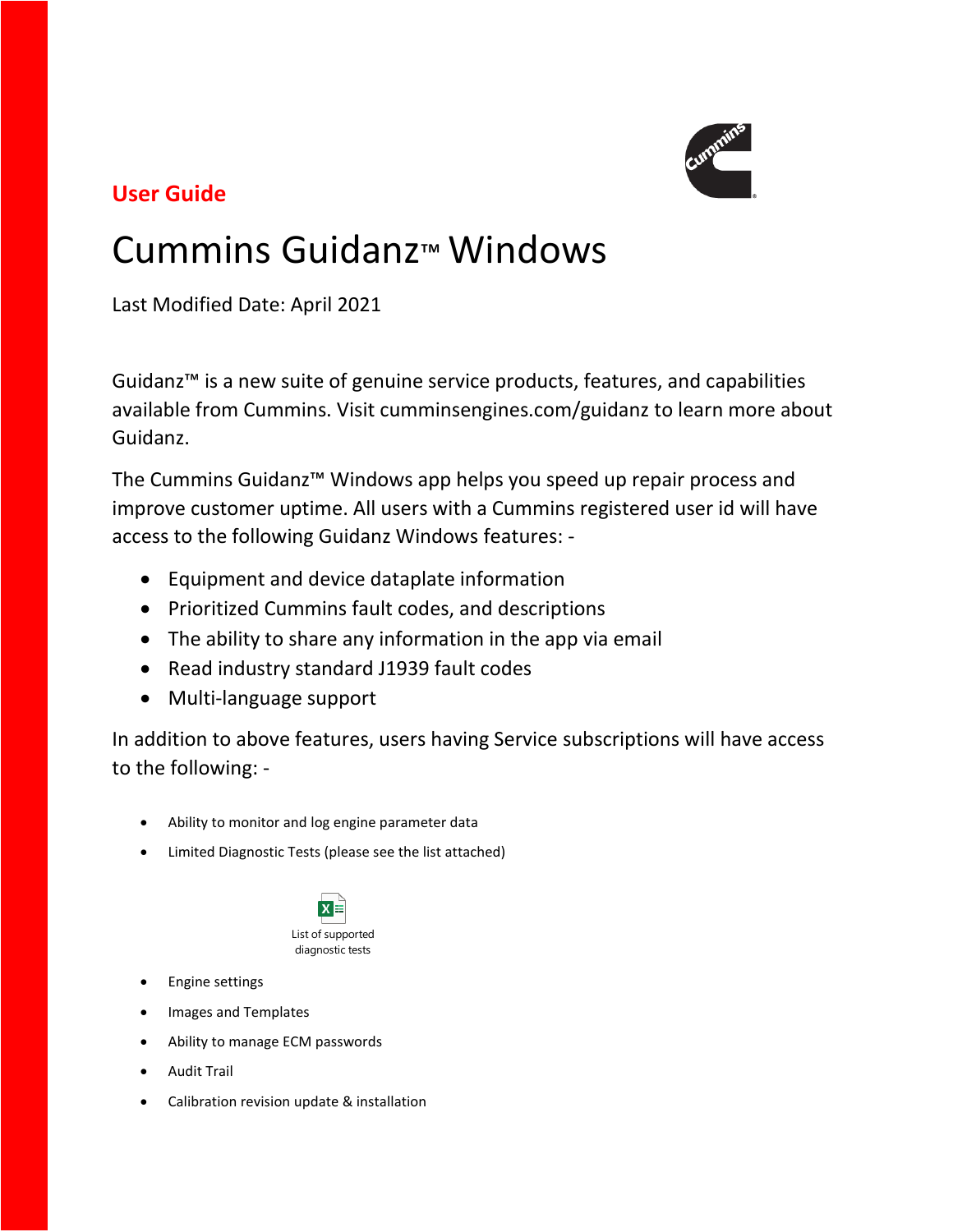• FIS Links (Online)

For more details, please refer to release notes to understand which features are supported in each release

#### **Getting Started with Cummins Guidanz™ User Guide**

To use Guidanz™ Windows you will need to:

- 1. Download and install the application
- 2. Obtain a Cummins datalink adapter
- 3. Register [here](https://mylogin.cummins.com/web/IAM_NewRegistration?appid=a1a4N00000F2oKa)

#### **How to Get the Guidanz™ Windows Application**

You can download the Guidanz™ Windows app from SoftwareShelf or Guidanz™ Windows support page. If you already have an old version of Guidanz™ Windows app installed on your PC or tablet, you can use Cummins Inc. Update Manager to upgrade your Guidanz™ Windows app to the latest version.

#### **Datalink Adapters**

To use Guidanz™ Windows you will need following Cummins datalink adapter:

Cummins Inc, Box 3005 Guidanz™ Windows Version 1.4.0 User Guide Columbus, IN 47202-3005 USA ©2021 Cummins Inc. All Rights Reserved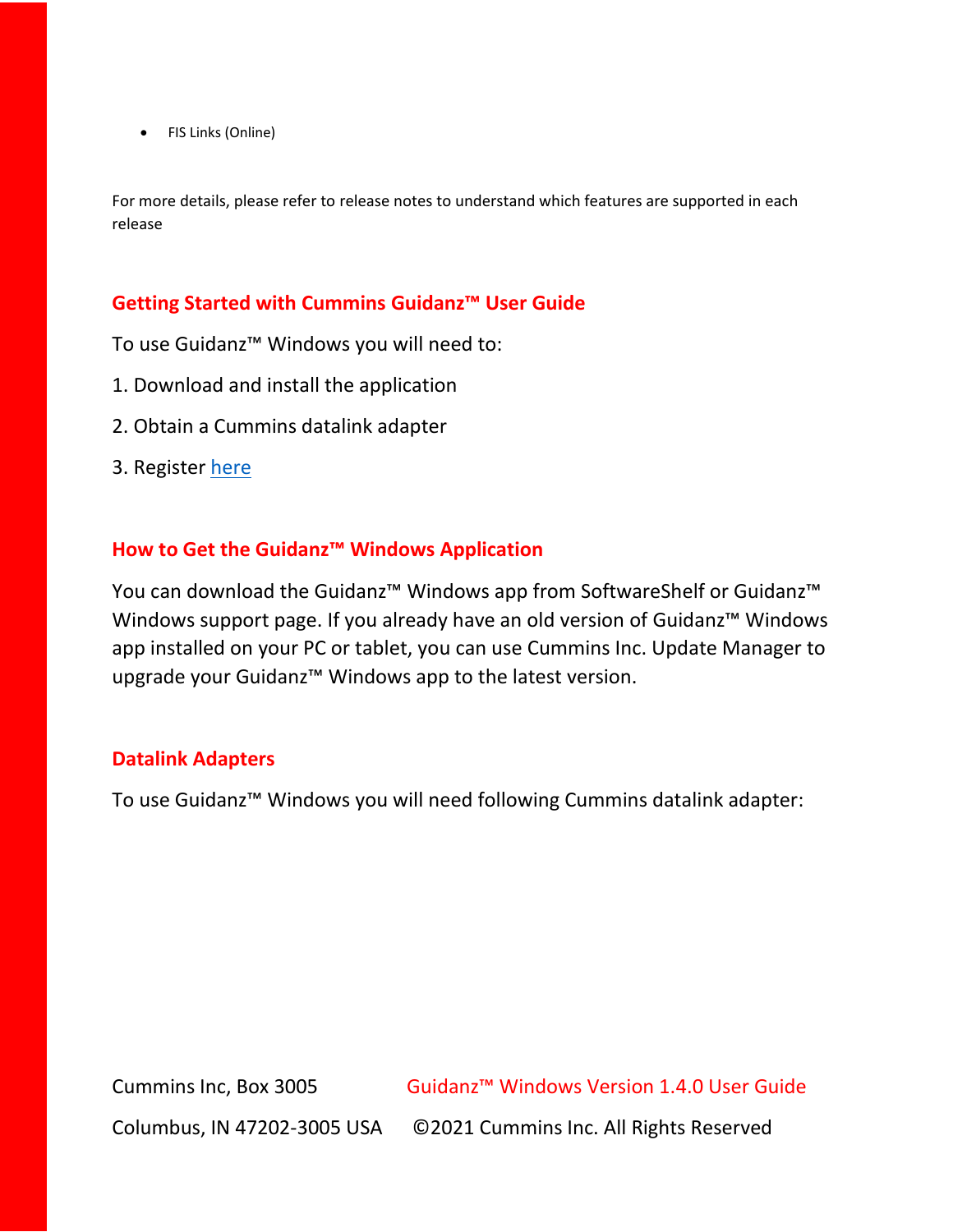

INLINE™ 7 is a complete kit, with 9, 6 and 3 pin cables to connect to equipment. It supports USB, WiFi and Bluetooth and works on INSITE. Cummins Guidanz™ Windows only supports USB & Bluetooth.

INLINE 7 adapters can be purchased from [here.](https://store.cummins.com/#/home) For more information, or to purchase Cummins datalink adapters, visit CumminsEngines.com/INLINE or contact your local distributor. At this time, Cummins officially sells the datalink adapters and supports the use of Guidanz™ in the following countries:

| Australia              | Georgia    | Mexico      | Puerto Rico                | Uruguay    |
|------------------------|------------|-------------|----------------------------|------------|
| Bosnia and Herzegovina | Guam       | Mozambique  | Reunion                    | <b>USA</b> |
| Canada                 | India      | Namibia     | Russia                     | Zambia     |
| Chile                  | Macedonia  | New Zealand | South Africa               | Zimbabwe   |
| China                  | Madagascar | Norway      | <b>Trinidad and Tobago</b> |            |
| European Union         | Mauritius  | Peru        | Turkev                     |            |

## **Using Guidanz™ Windows for the First Time**

In order to be able to use the Guidanz™ Windows app for the first time you will need to register it. You can do so by clicking [here](https://mylogin.cummins.com/web/IAM_NewRegistration?appid=a1a4N00000F2oKa) or by clicking on the registration link in the Guidanz™ Windows app. The Guidanz™ Windows app is designed to be easy for anyone to use, but here is the basic process to use the application the first time, and connect to your USB or Bluetooth datalink adapter:

1. Plug your datalink adapter into the 9-pin diagnostic port on the equipment

2. Turn the equipment key on, and assure there is sufficient electrical power to connect

| Cummins Inc, Box 3005       | Guidanz <sup>™</sup> Windows Version 1.4.0 User Guide |
|-----------------------------|-------------------------------------------------------|
| Columbus, IN 47202-3005 USA | ©2021 Cummins Inc. All Rights Reserved                |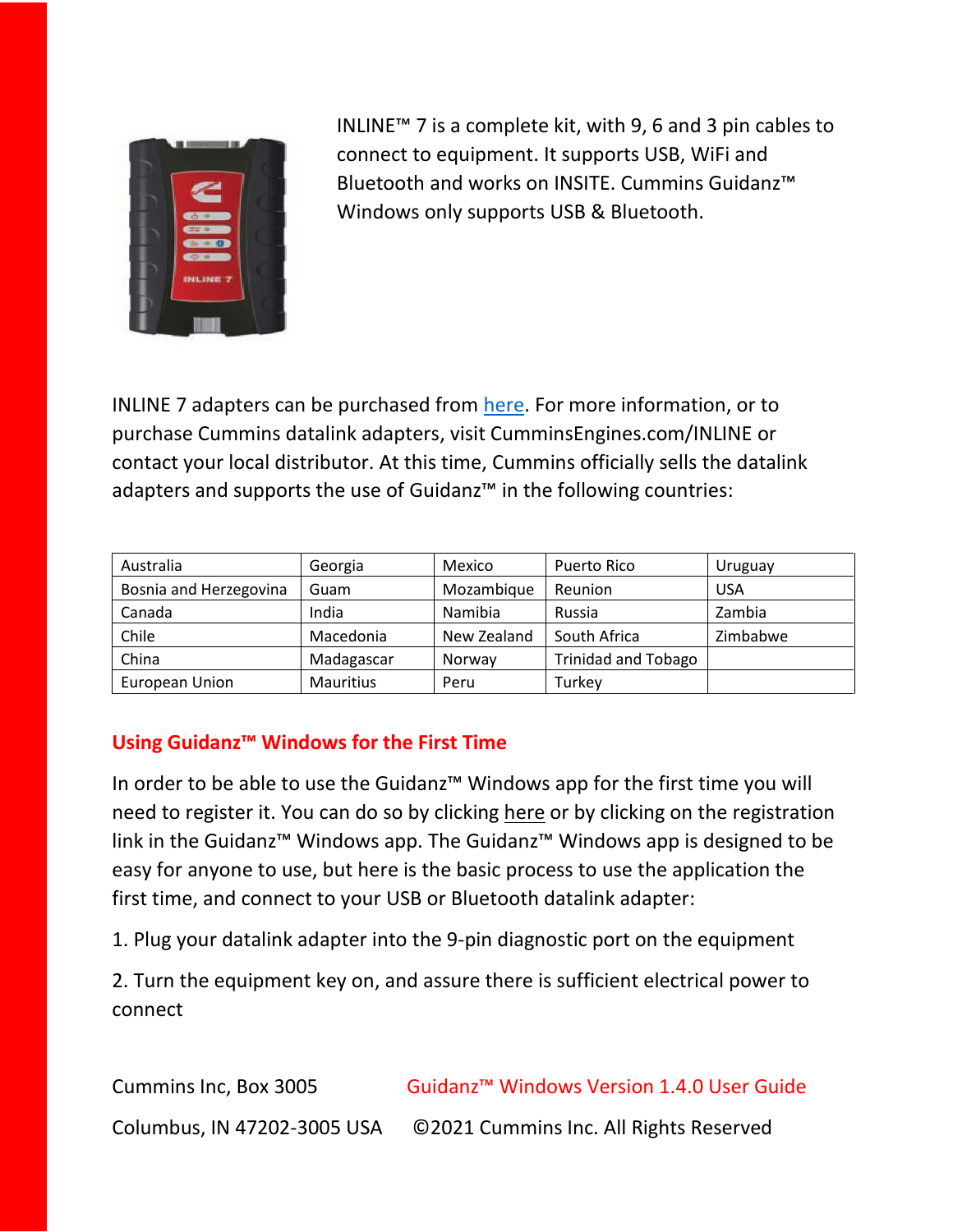3. Double-click on the Guidanz™ Windows icon on the desktop to open the application

4. Enter your username and password, and create a PIN

5. Connect the datalink adapter using USB or Bluetooth connection

Some more helpful notes related to Bluetooth connection:

1. To enter pairing mode, press the small button on the bottom of the adapter for a few seconds. A light will blink on the adapter indicating it is in pairing mode.

2. Pairing mode only lasts a few minutes, so complete the connection soon.

3. Adapters in the list will display with a short label followed by the last few digits of the serial number. CIL7\_ is the prefix for the Cummins INLINE 7. The serial number is on a sticker on the adapter.

#### **Service Features**

Service functionality allows a user to access features such as Data Monitoring & Logging, Images & Templates, etc. Service subscriptions will be available for purchase through Marketplace by April 2021. You will need to contact your distributor in order to purchase the subscription.

#### **Supported Device**

Guidanz™ Windows is compatible with most Cummins engines produced after 2007.

#### **Unsupported Devices**

The following Cummins engines are not supported:

| <b>Engine Program</b>         | <b>ECM</b> |
|-------------------------------|------------|
| 480C-E                        | CM552      |
| <b>B5.9G</b>                  | CM420      |
| C Gas Plus/B Gas Plus         | CM556      |
| C8.3G                         | CM420      |
| <b>CELECT</b>                 | ECM-B      |
| <b>CELECT Plus</b>            | ECM-C      |
| <b>CELECT Plus Industrial</b> | ECM-C      |

Cummins Inc, Box 3005 Guidanz™ Windows Version 1.4.0 User Guide

Columbus, IN 47202-3005 USA ©2021 Cummins Inc. All Rights Reserved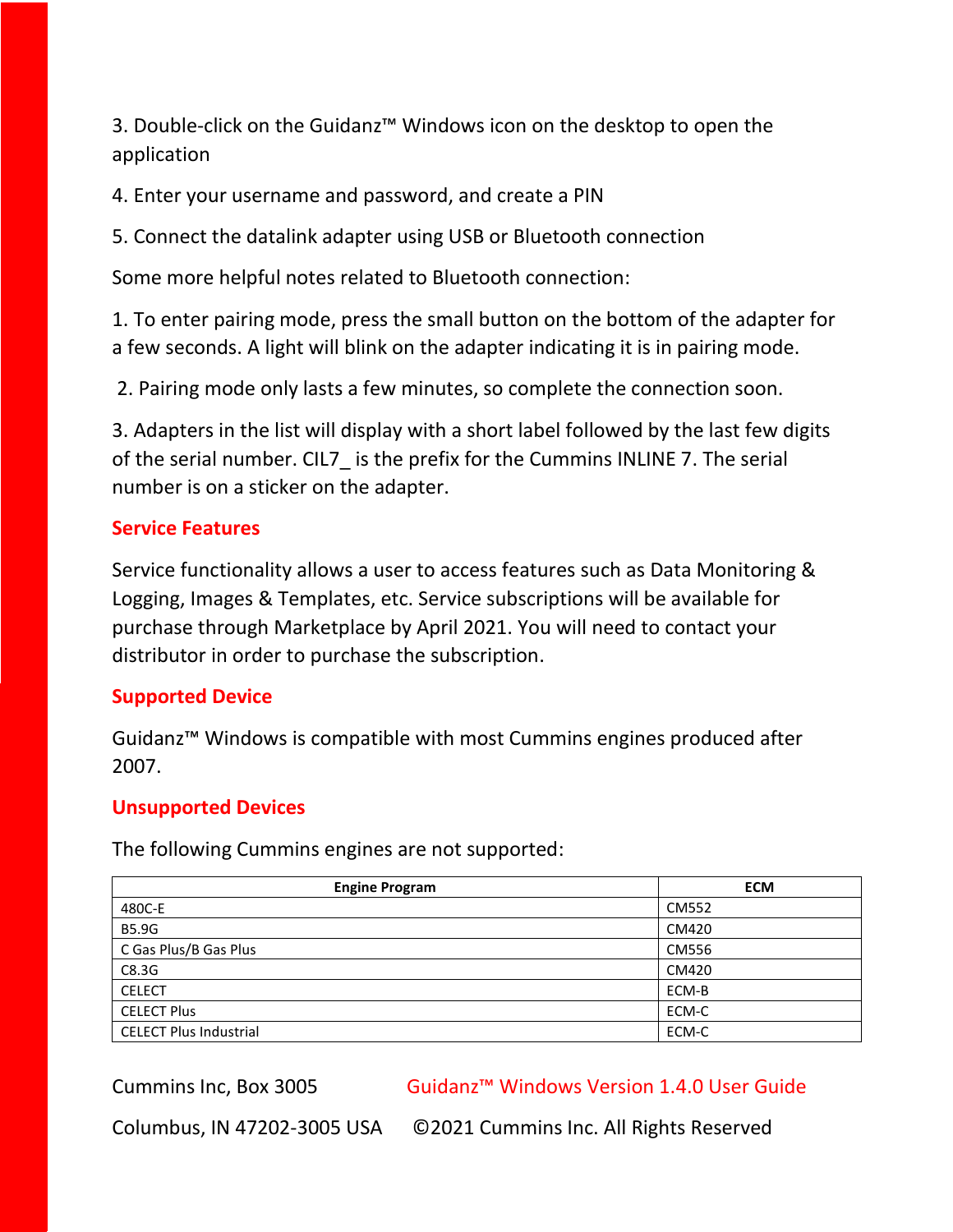| Centinel                                                           | CM400                 |
|--------------------------------------------------------------------|-----------------------|
| <b>CENTRY</b>                                                      | CM400                 |
| Gas Compression GTA3.9/5.9/8.3GC, KTA19/38GC - SSM558/CM556/CM2358 | CM556, SSM558         |
| <b>ISB</b>                                                         | CM550                 |
| <b>ISB - CM850</b>                                                 | CM850                 |
| ISB Daimler Chrysler                                               | CM551                 |
| ISBe (4 and 6 Cylinder)                                            | <b>CM800</b>          |
| ISBe2/3 - CM850                                                    | CM850                 |
| ISBe4 (4 and 6 cylinder)                                           | CM850                 |
| ISC/Transit Bus ISL8.3 - CM850                                     | CM850                 |
| ISC/ISL                                                            | CM554                 |
| ISL8.9 - CM850                                                     | CM850                 |
| ISLe4 (6 cylinder)                                                 | CM850                 |
| <b>ISM</b>                                                         | CM570                 |
| <b>ISM - CM870</b>                                                 | CM870                 |
| <b>ISM - CM875</b>                                                 | CM875                 |
| ISM - Fuel Control Module - CM570                                  | CM570                 |
| KTA19, G855 CM558 G Drive                                          | <b>CM558</b>          |
| L Gas Plus                                                         | <b>CM556</b>          |
| L10G                                                               | CM420                 |
| PIM                                                                | CM550                 |
| QSB5.9/44, 5.9/30, 4.5/30, 3.9/30                                  | CM550                 |
| QSC8.3/QSL9                                                        | CM554                 |
| QSK 23/60/78 CM500 Power Gen                                       | CM500                 |
| QSK19/23/45/60/78                                                  | CM500                 |
| QSK19G/38G/60G, QSV81/91 - CM700/SSM558/CM2358                     | CM700, SSM558, CM2358 |
| QSM11                                                              | CM570                 |
| QST30                                                              | CM552                 |
| QST30 - Power Gen                                                  | CM552                 |
| QSX15                                                              | CM570                 |
| Signature/ISX                                                      | CM570                 |
| Signature/ISX - CM870                                              | CM870                 |

#### **Problems and Common Questions**

#### **Problems Logging Into the Guidanz™ Windows App**

To avoid issues logging into the Guidanz™ Windows app, the user needs to make sure that the Operating System (OS) version of Microsoft Windows on the PC, laptop, or tablet being used is Microsoft Windows 10 Enterprise 10.0.17763 - Windows 10 (Build# 1809) or later.